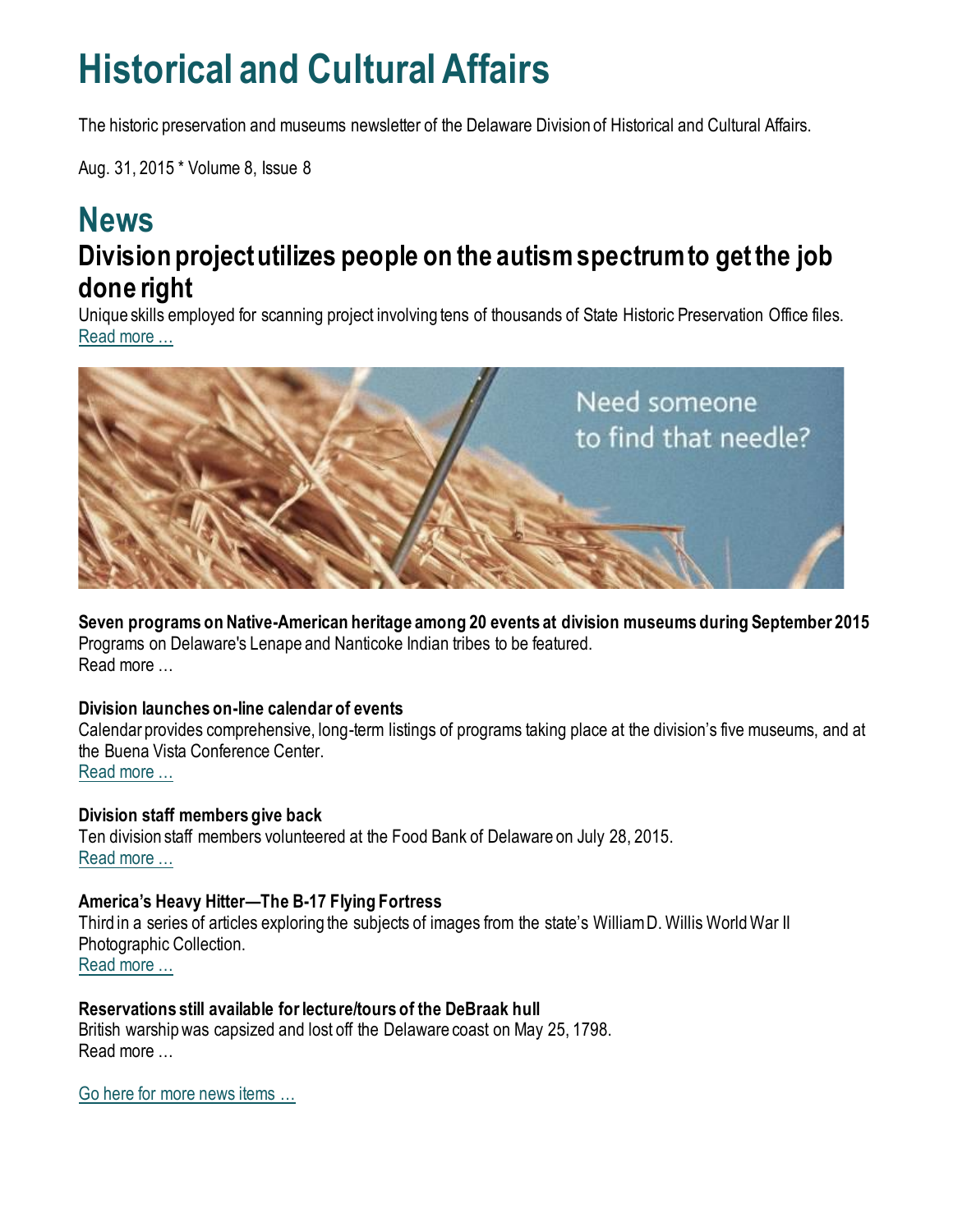## **Help Save Delaware History**

#### **Archaeologists for Autism**

Florida organization provides children with autism-spectrum disorders and their families a chance to experience archaeology in a fun, low stress environment. [Read more …](http://archaeologistsforautism.org/index.html)

#### **Delaware Backstory: Plan set to save house from 1700s**

Historic Allee House is located in Bombay Hook National Wildlife Refuge. [Read more …](http://www.delawareonline.com/story/news/local/2015/08/30/delaware-backstory-plan-set-save-house/71436666/)

#### **New owners, new century: Milford Women's Club reopens historic Century Club building after hurricane damage**

Milford Beacon, Del.—July 29, 2015 Historic property was the recipient of a Hurricane Sandy Disaster Relief Assistance Grants for Historic Properties program. [Read more …](http://www.milfordbeacon.com/article/20150729/NEWS/150729823/?Start=1)

#### **Articles on the passing of Skipper Purnell**

Eclectic life included a passion for Delaware history and historic preservation.

A tribute to the life of Lewis M. "Skipper" Purnell Cape Gazette, Lewes, Del.—July 31, 2015

[Lewis 'Skipper' Purnell: An 'Incredible Life'](http://www.delawareonline.com/story/news/local/2015/07/27/lewis-skipper-purnell-incredible-life/30744665/) News Journal, Wilmington, Del.—July 27, 2015

#### **"Preserving Our Past for a Better Future: Delaware's Historic Preservation Plan, 2013–2017"**

Document provides a roadmap for focusing on the broad goals and needs of Delaware's preservation community. [Read more …](https://history.delaware.gov/wp-content/uploads/sites/179/2019/02/Preservation-Plan-2013-2017.pdf)

## **Media Roundup**

The following Delaware history-related articles have recently appeared in the media:

September events set to explore Delaware's Native-American heritage Cape Gazette, Lewes, Del.—Aug. 18, 2015. Seven programs on Native American heritage to be presented.

#### [A Day in Lewes](https://www.youtube.com/watch?v=izv0IZ5nUzg&feature=youtu.be) Lewes Education Coalition, Del.—Aug. 7, 2015

YouTube video on educational venues in Lewes including the Zwaanendael Museum.

Historian: Middletown is home to one of the best museums in the state Middletown Transcript, July 31, 2015 Article notes "[Middletown Goes to War](http://history.blogs.delaware.gov/2014/07/01/middletown-goes-to-war-exhibit-at-the-middletown-historical-society/)" exhibit created by the division's CARE Team.

#### [9 weird, icky and odd things to do in Delaware](http://www.delawareonline.com/story/life/2015/07/29/weird-icky-odd-things-delaware/30827533/)

News Journal, Wilmington, Del.—July 30, 2015 Zwaanendael Merman and Johnson Victrola Museum noted in article.

Arts in the Estuary accepting artist exhibit reservations for Sept. 26 event Coastal Point, Ocean View, Del.—July 22, 2015 Exhibit to take place at the St. Jones Reserve and the John Dickinson Plantation.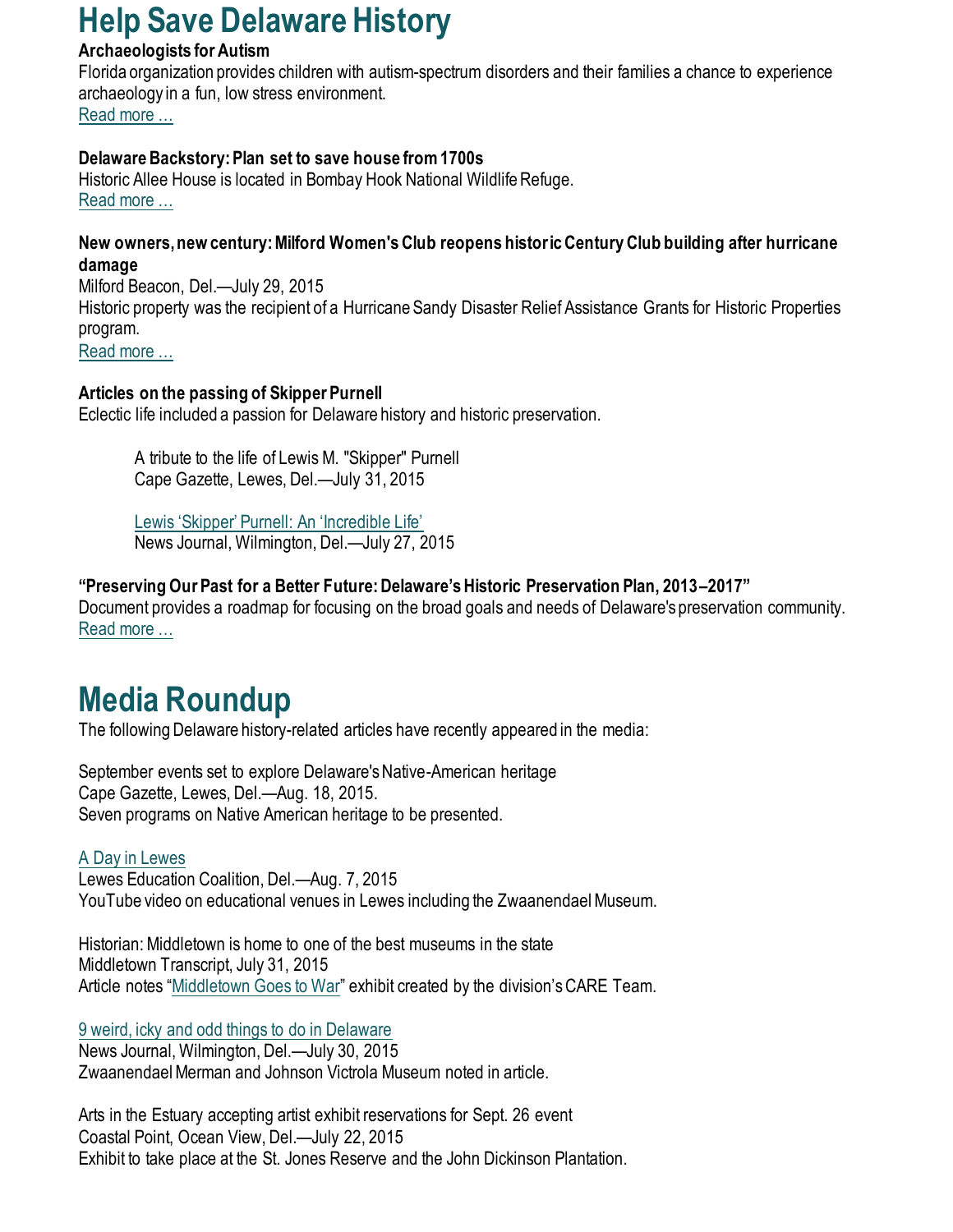## **Events**

**Wednesday, Sept. 2** Hale-Byrnes Open House – Hale-Byrnes House

**Thursdays, Sept. 3, 10, 17 and 24** Taper Thursdays – John Dickinson Plantation

#### **Saturday, Sept. 5**

Drums, Drums, Drums – Johnson Victrola Museum Battlefield Memorial Ceremony – Pencader Heritage Museum First Saturday in Georgetown – Downtown Georgetown The First People of the First State: A Celebration of Heritage – Old State House Annual Lafayette's Birthday Party – Hale-Byrnes House

**Monday, Sept. 7**

Drums, Drums, Drums – Johnson Victrola Museum Preserving a Delaware Community: The Lenape Indian Tribe of Delaware – Old State House

**Wednesday, Sept. 9** Marquis de Lafayette – New Castle Court House Museum

**Saturday, Sept. 12**

The First People of the First State: A Celebration of Heritage – Old State House Delaware State Parks: Time Travelers – Old State House Demonstrations by the Thistledown Fiber Arts Guild – John Dickinson Plantation

**Sunday, Sept. 13** Lighthouse Sunset Cruise – Delaware River and Bay Lighthouse Foundation

**Mondays, Sept. 14, 21 and 28**

Lecture/Tours of His Majesty's Sloop DeBraak – Zwaanendael Museum

**Wednesdays, Sept. 16, 23 and 30** [New Castle History](http://nc-chap.org/syllabus/nchs/) – New Castle Arsenal

**Saturday, Sept. 19** Lost and Found: Native American Identity in Delaware's Public Schools – Old State House Running of the Mill – Abbott's Mill Nature Center

**Saturday, Sept. 26** Arts in the Estuary – St. Jones Reserve and John Dickinson Plantation Smoked, Pickled and Salted for Survival – John Dickinson Plantation The Lenape Indian Tribe of Delaware – Old State House The Nanticoke – Zwaanendael Museum

## **Exhibits and Displays**

**Ongoing** [Delaware and the War of 1812](https://history.delaware.gov/2014/09/10/zwaanendael-museum-features-exhibit-delaware-and-the-war-of-1812/) – Zwaanendael Museum

Delaware Mourns Lincoln: A Demonstration of Love and Sorrow – The Old State House

Discovering Delaware's Maritime Past – Zwaanendael Museum